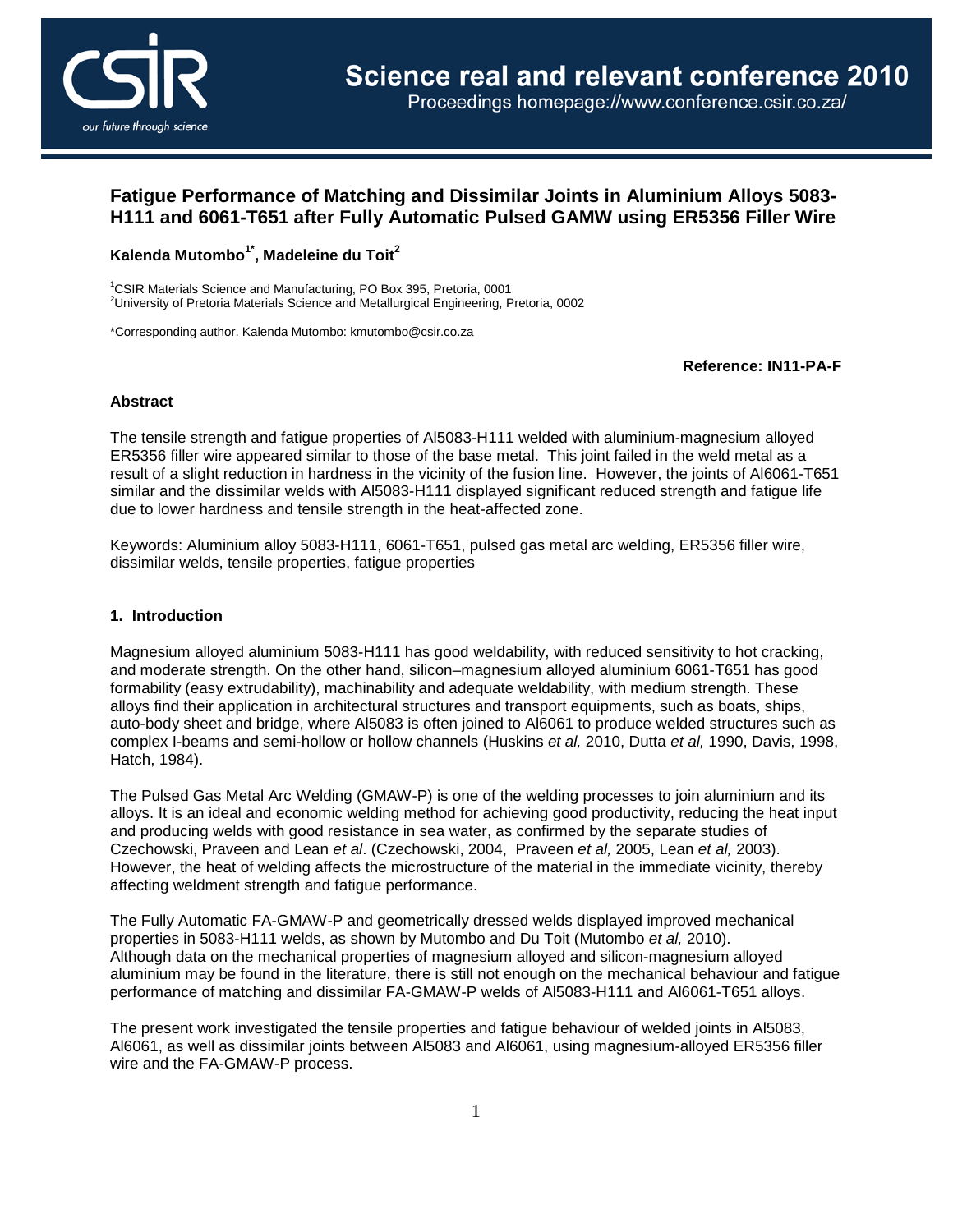#### **2. Experimental procedure**

Flat sheets of 2000 mm long, 120 mm wide and 6.35 mm thick 5083-H111 and 6061-T651 aluminium alloys (chemical composition given in Table 1) were joined using the FA-GMAW-P process. The ER5356 (Al-Mg) filler aluminium alloy was used. In this process the filler wire and the welding torch were displaced automatically (Figure 1a). Plates were degreased and welded with a square butt edge preparation.



**Table 1**. Chemical composition of Al5083-H111 and Al6061-T651 alloys



#### a)



The 5083-H111 and 6061-T651 aluminium alloys were welded in the horizontal position using argon shielding gas. The pulsed FA-GMAW parameters are shown in Table 2.

| Parameters | Arc<br>voltage | Weldina<br>current | Wire feed<br>rate | Wire<br>diameter | Nozzle to plate<br>distance | Travel<br>speed | $\tau$ orch<br>angle | Gas flow<br>rate |
|------------|----------------|--------------------|-------------------|------------------|-----------------------------|-----------------|----------------------|------------------|
| 'Jnit      |                |                    | m/min             | тт               | mт                          | m/min           | Dearees              | l/min            |
| FA-GMAW    | $20 - 23$      | 133-148            | $6.1 - 7.6$       | $1.2 - 1.6$      | $15 - 20$                   | $0.4 - 0.6$     | 60-80                | 19-28            |

Specimens were wet-ground, polished and then etched in respect to the ASTM standard E340 (ASTM International 2002), and thereafter examined using an optical microscope (OM). Vickers Microhardness tests were performed on polished samples, according to the ASTM standard E34 (ASTM International 2004). A loading of 10 gf and a dwell time of 10 seconds were set on the Vickers Microhardness Tester FM-700 equipped with HDPS-ARC ver.1.23 software. Hardness profiles from the fusion centre line of the weld metal (WM), through the heat-affected-zone (HAZ), to the base metal (BM) (dot lines, Figures 2a, 3a and 4a) were constructed for welded and unwelded specimens of 5083-H111 and 6061-T651 aluminium alloys. The machined specimens, schematically shown on Figure 1b, were wet-ground flush in the longitudinal direction to geometrically dress and/or remove all circumferential marks on welded and unwelded specimens. The tensile and fatigue tests were carried out in laboratory air, using an Instron testing machine. Tensile tests were performed, according to ASTM standard E8 ASTM (International 2004) at an Instron cross-head speed of 3 mm/min. The fatigue test ran at a frequency of 1Hz and in a symmetric tension-tension cycle (the stress ratio  $R = 0.125$ ) to keep the crack opened. Depending on the quality of the weld, three to six specimens per amplitude stress were used to record the number of cycles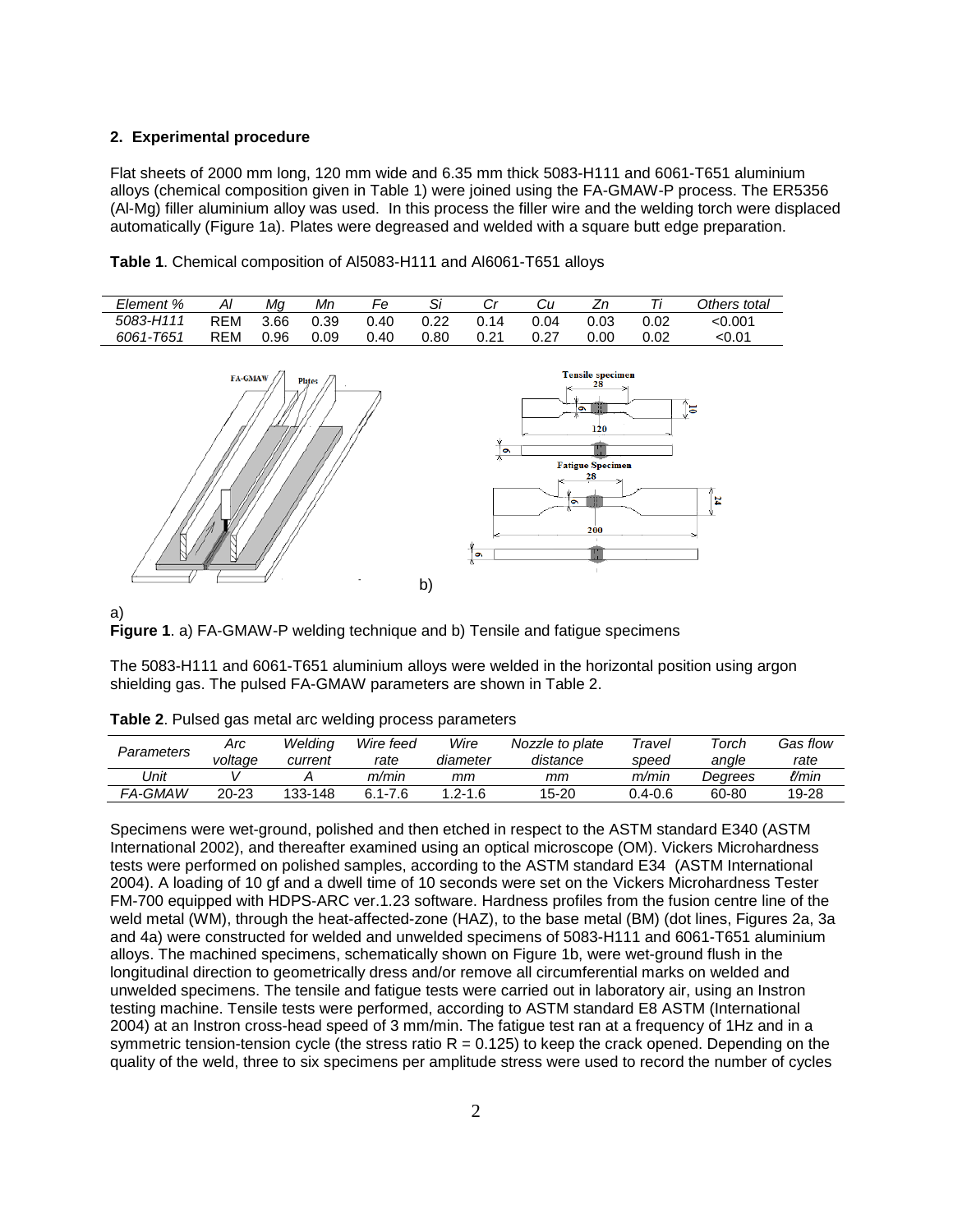to failure. The temperature varied between 17°C and 21°C and humidity levels changed between 35.7% and 70.6% RH. To evaluate the mechanical properties, unwelded and welded specimens of 5083-H111 and 6061-T651 aluminium alloys were collected for comparison. In order to determine the fatigue resistance, the Stress-Number of cycles (S-N) curve was constructed. The fracture surfaces were examined, using a stereomicroscope (SM) and scanning electron microscope (SEM), to reveal the primary crack initiation sites and mode of fracture.

### **3. Results and discussion**

The FA-GMAW produced welds free from deep toe undercutting, whereas under filling and subsurface flaws, such as porosities and slag-inclusions were present in the welds (Figures 2a, 3a and 3b). A narrow HAZ, of about 2 mm, was revealed in the 5083-H111/ER5356 weldment (Figure 4c), while a wide HAZ (15 mm) appeared in the 6061-T651/ER5356 (Figure 6b).



**Figure 2**. 5083-H111/ER5356 matching weld, a) undressed profile, b) BM microstructure, c) WM and d) HAZ microstructure

Coarse grains were revealed in the base metal of 6061-T651 (Figure 4d), 5083/ER536 HAZ (Figure 2d) and HAZ of 6061-T651/ER5356 matching and dissimilar welds (Figures 3b and 3d), while fine grains were observed in the Al5083-H111 BM (Figure 2b). The slight increase in grain size of the HAZ is the results of over aging in Al6061 BM and annealing in Al5083 BM as the effect of work hardening is totally lost when this alloy is exposed to a temperature above 348°C (Davis, 1998).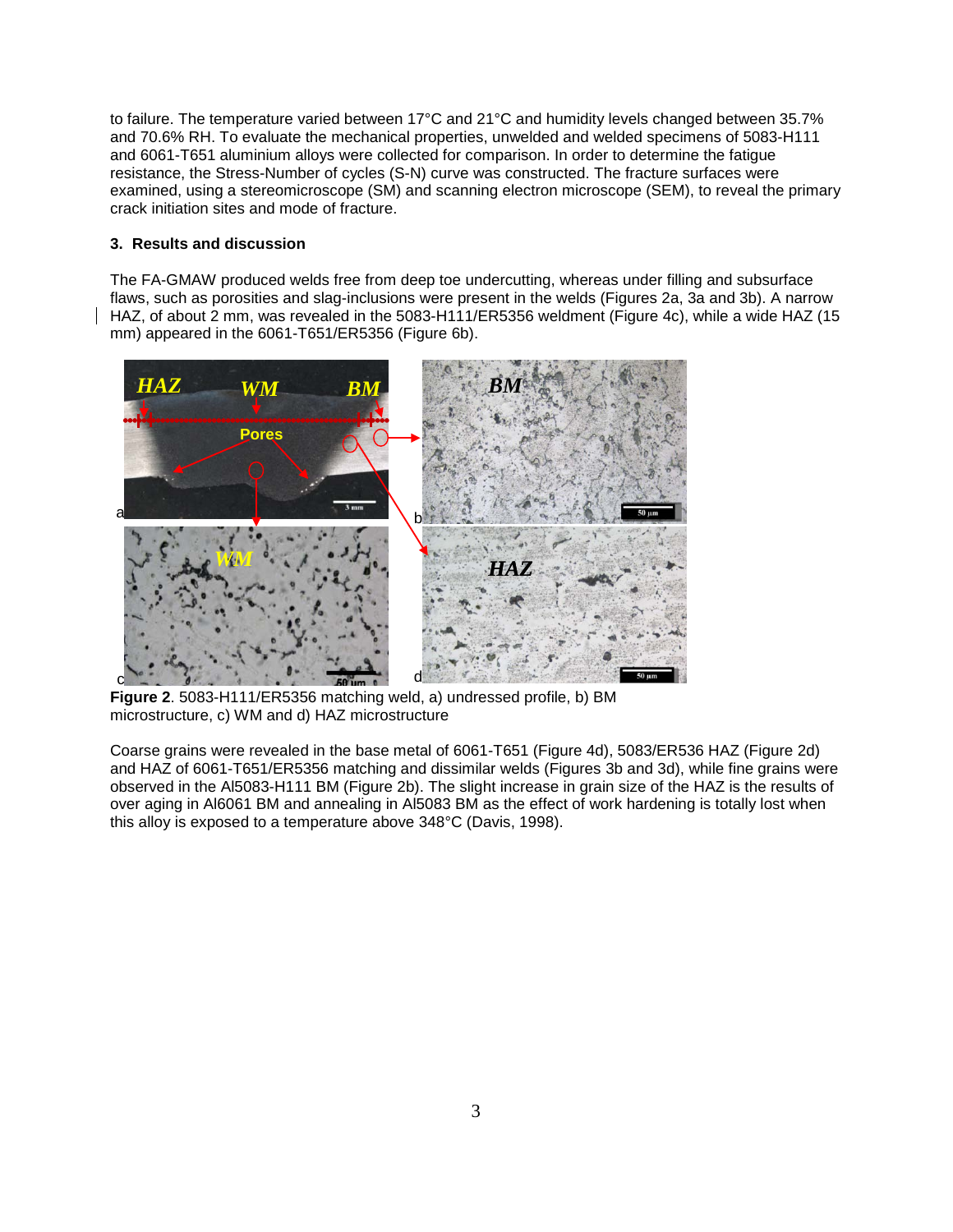

**Figure 3**. Al6061/ER5356 matching weld, a) 5083/ER5356 undressed weld, b) HAZ/WM interface, c) weld metal and d) HAZ microstructure

The dissimilar weld (Figure 4a) revealed two different joints, 5083/ER5356 and 6061/ER5356. Homogeneous structure and slight reduction in hardness and static strength is observed in Al5083 HAZ (Figures 4c, 5c and 5d), whereas heterogeneous structure and high degree of softening and lower mechanical properties had been noticed in Al6061/ER5356 joint (Figures 4b, 3b, 5c and 5d).



**Figure 4.** a) 5083/ER5356/6061 dissimilar weld, b) 6061/ER5083 side, c) 5083/ER5356 side and d) Al6061-T651 BM microstructure

The Al5083-H111/ER5356 weld exhibited similar mechanical properties to that of the unwelded 5083- H111 aluminium alloy in geometrically dressed weld condition (Figure 6b). However, the UTS in the similar or dissimilar weld is almost 60% of the base metal, and the 0.2% offset yield strength of the weld is about half of that of the base metal (Figure 4d).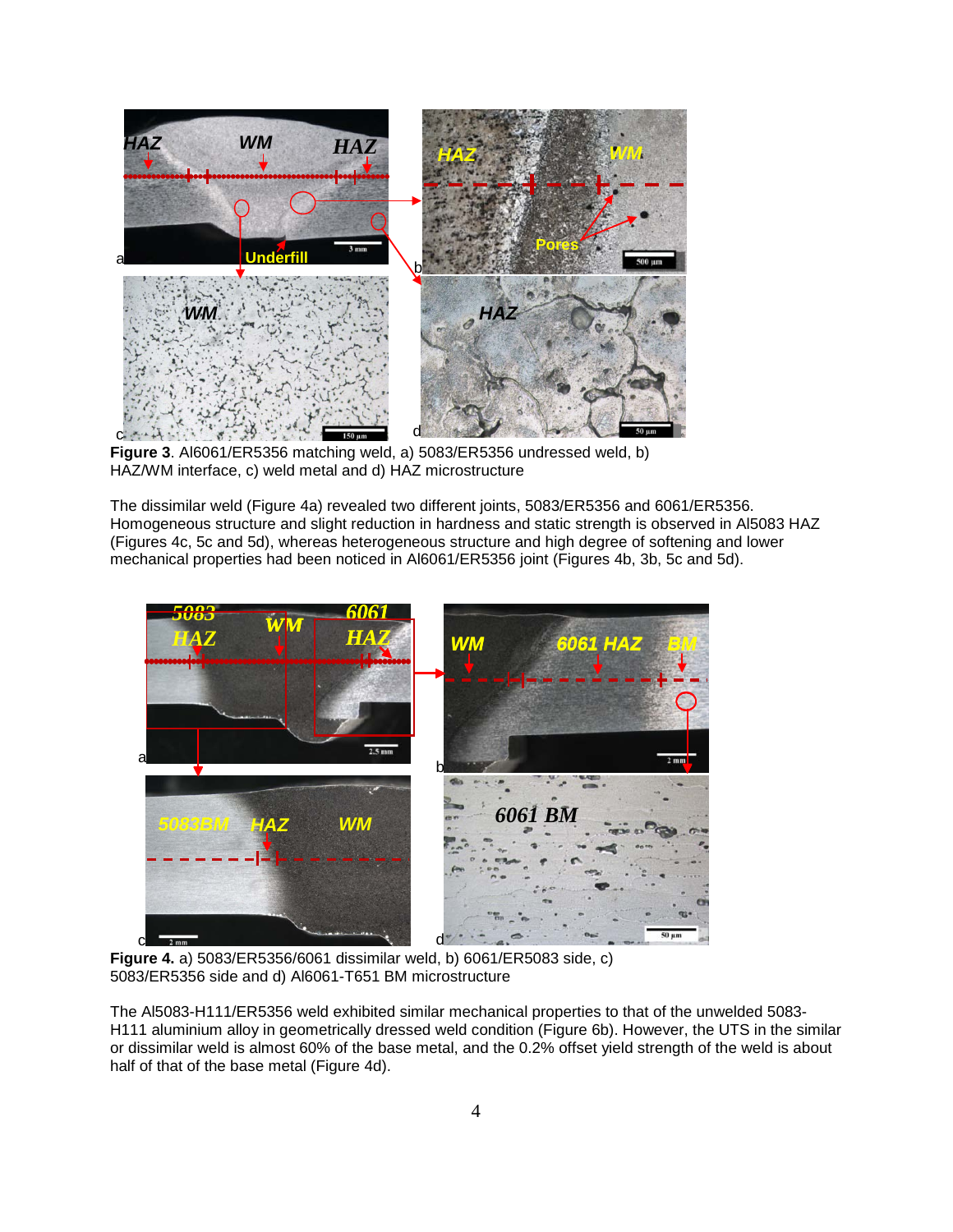

**Figure 5.** Hardness profile of a) 5083-H111/ER5356 similar weld, b) 6061-T651/ER5356 similar weld and c) 5083-H111/ER5356/6061-T651 dissimilar welds and d) their tensile properties

Geometrically dressed welds of Al5083-H111 ruptured in the weld metal region when pulled in tensile, as represented in Figure 6b. This is mainly due to the presence of porosities (Figures 6c and 7c) that reduce the yield strength of the Al5083 weld alloy, as represented on the graph of tensile properties (Figure 5d). However, failure occurred in the Al6061 HAZ of matching and dissimilar welds (Figure 6a) due to over aging of the base metal and high residual tensile stresses that are locked in the HAZ (Davis, 1998).



**Figure 6**. Tensile fracture in a)6061 HAZ, b) 5083 WM and c) brittle fracture in 5083 WM

The fatigue life of Al6061-T651/ER5356 similar weld and Al5083-H111/ER5356/Al6061-T651 dissimilar weld in laboratory air is sensibly reduced from that of Al5083/ER5356 weld as compared to the unwelded Al6061-T651 and Al5083-H111 alloys (Figure 7). Failure in unwelded specimens of Al5083-H111 and Al6061-T651 initiated at the free surface (Figures 8b and 9b) as a result of slip lines interacting with solute-rich second-phase particles, such as Mg<sub>2</sub>Si, Al<sub>3</sub>Fe, Al<sub>3</sub>Mg<sub>2</sub> (Figures 8c and 8d). However, in Al5083/ER5356 the crack propagated from pores, as shown in the Figures 10d and 10c.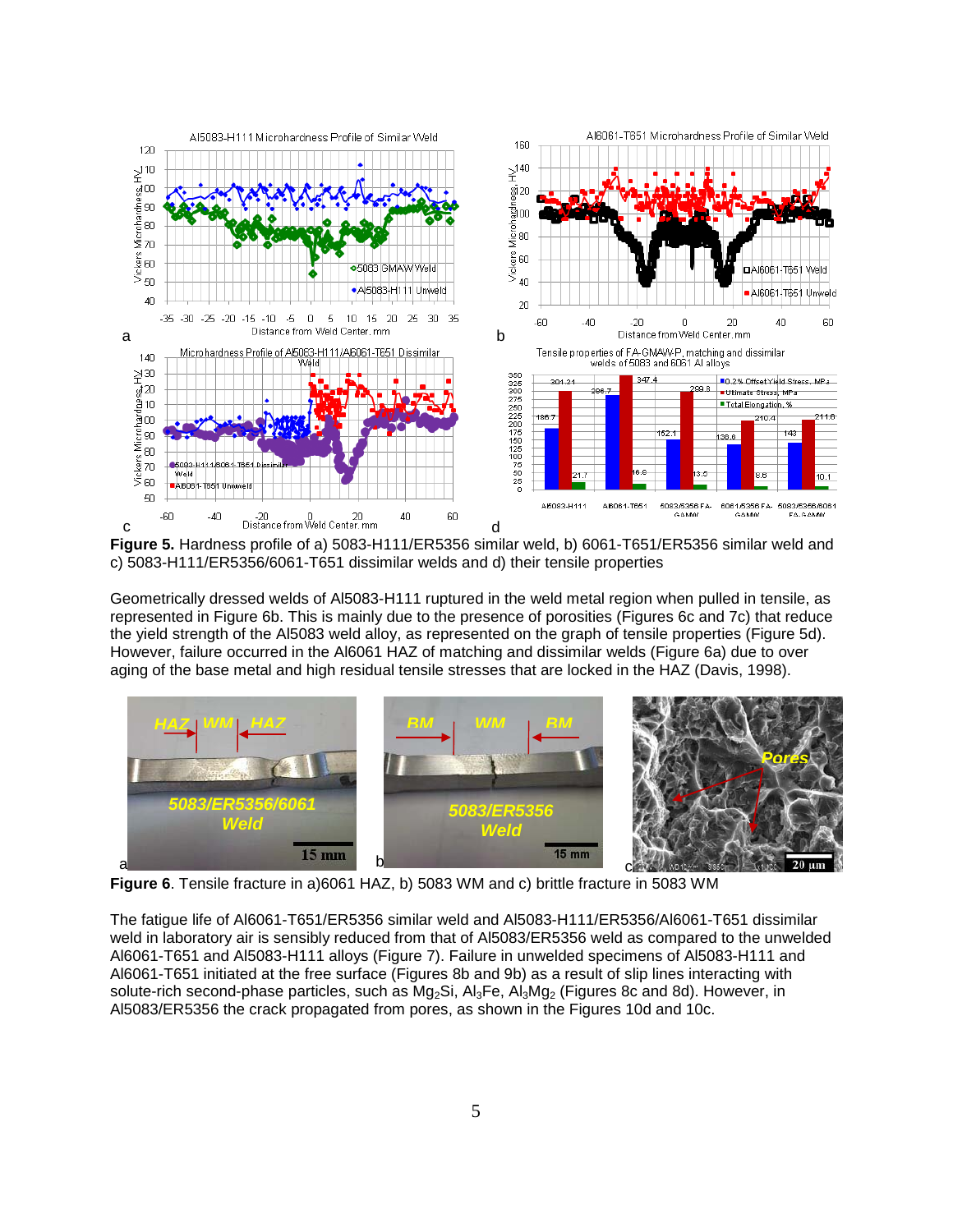

**Figure 7**. Fatigue performance of 5083-H111 and 6061-T651 matching and dissimilar welds



**Figure 8**. Failure of Al5083-H11, a) fractured specimen, b) crack initiation site, c) backscattered image of crack initiation site and d) initiation of crack from broken precipitates and slip lines



**Figure 9**. Failure of Al6061-T651, a) fractured specimen and b) crack initiation site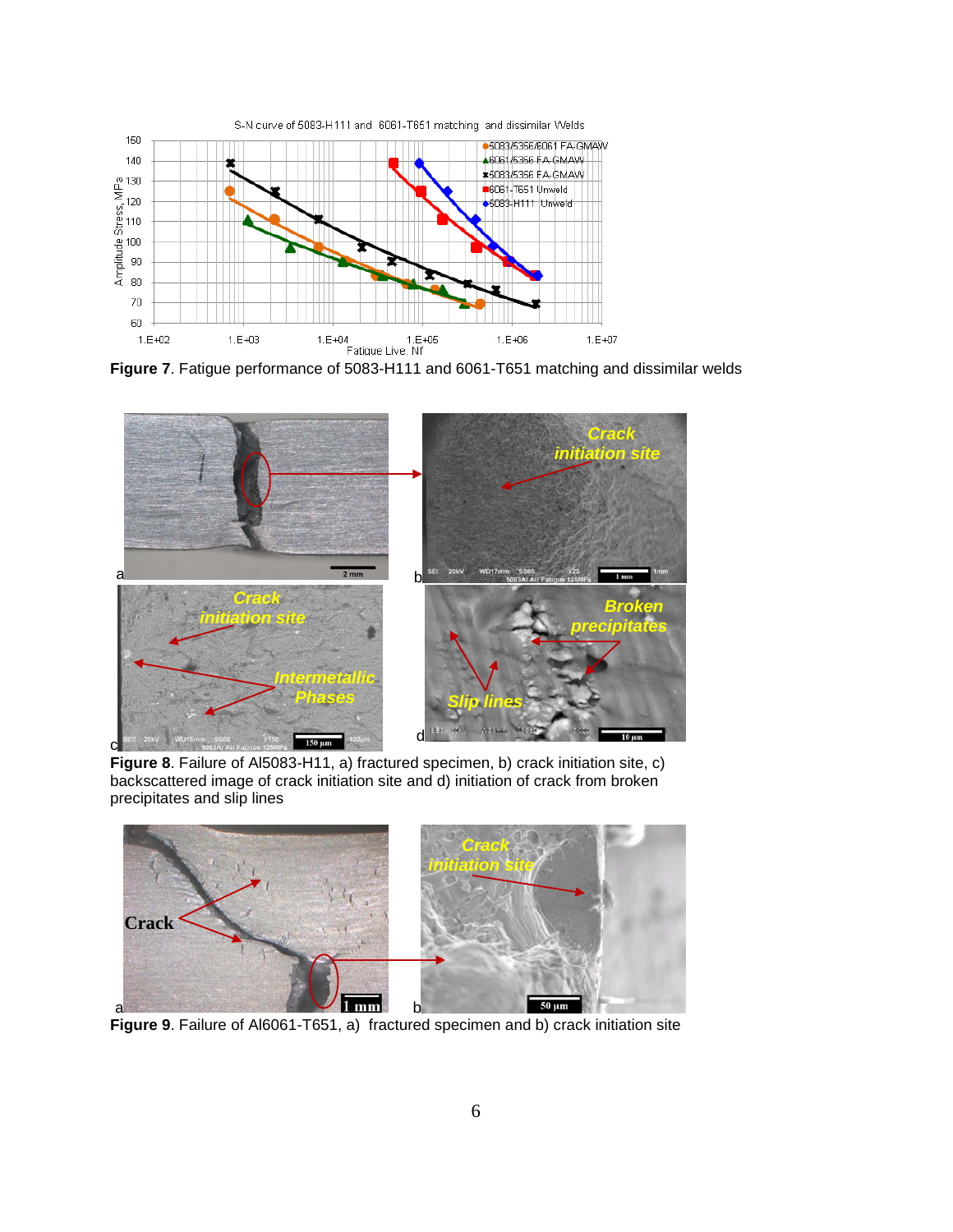

**Figure 10**. Fatigue fracture of Al5083/ER5356, a) dressed weld, b) fracture in the WM, c) pores on crack propagation area and d) crack initiation site

Most of Al6061/ER5356 welds failed in HAZ (Figure 11a). Cracks initiated from the free surface (Figure 11b) as a result of interaction between slip lines and precipitate-pulled-off sites (Figure 11c). This is due to the fact that the harder solute-rich second-phase particles contained in the softer Al6061 matrix are pulled off when cycling stresses are applied. Striation lines may also be observed on the fracture surface of Al6061 HAZ, as shown in the Figure 11d.



**Figure 11**. Fatigue failure of 6061/ER5356 weld, a) fracture in HAZ, b) crack initiation site, c) crack initiation from free surface and d) propagation of the crack